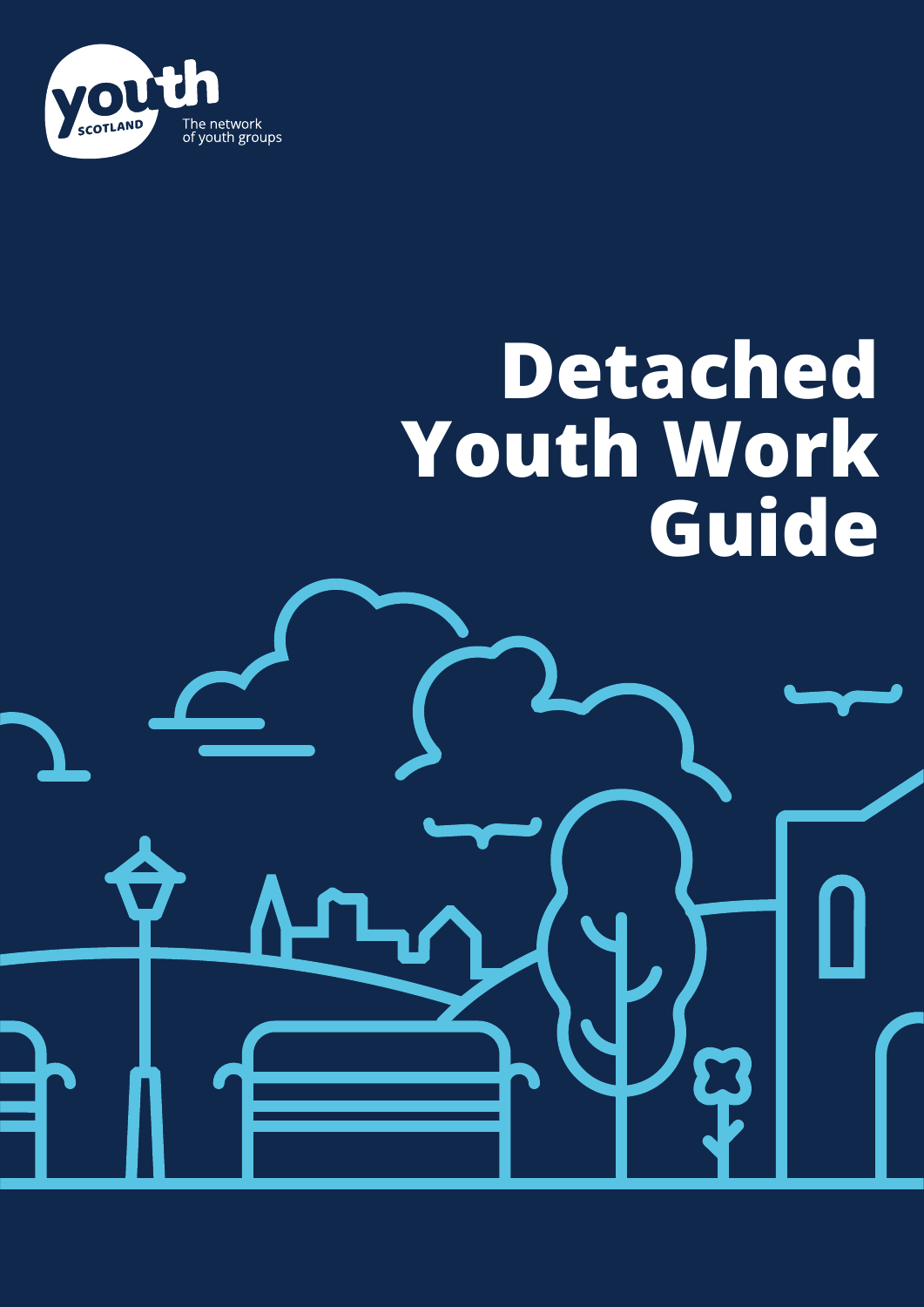### **Contents**

| Introduction to the Detached Youth Work Guide            | 03 |
|----------------------------------------------------------|----|
|                                                          |    |
|                                                          |    |
| What is outreach youth work and how is it different?  04 |    |
|                                                          |    |
|                                                          |    |
|                                                          |    |
|                                                          |    |
| <b>Safety is key!.</b>                                   |    |
|                                                          |    |
| Do your research                                         |    |
|                                                          |    |
|                                                          |    |
|                                                          |    |
|                                                          |    |
|                                                          |    |
|                                                          |    |
|                                                          |    |
|                                                          |    |
|                                                          |    |
|                                                          |    |
| Appendix B National Youth Work Induction Checklist  16   |    |
|                                                          |    |

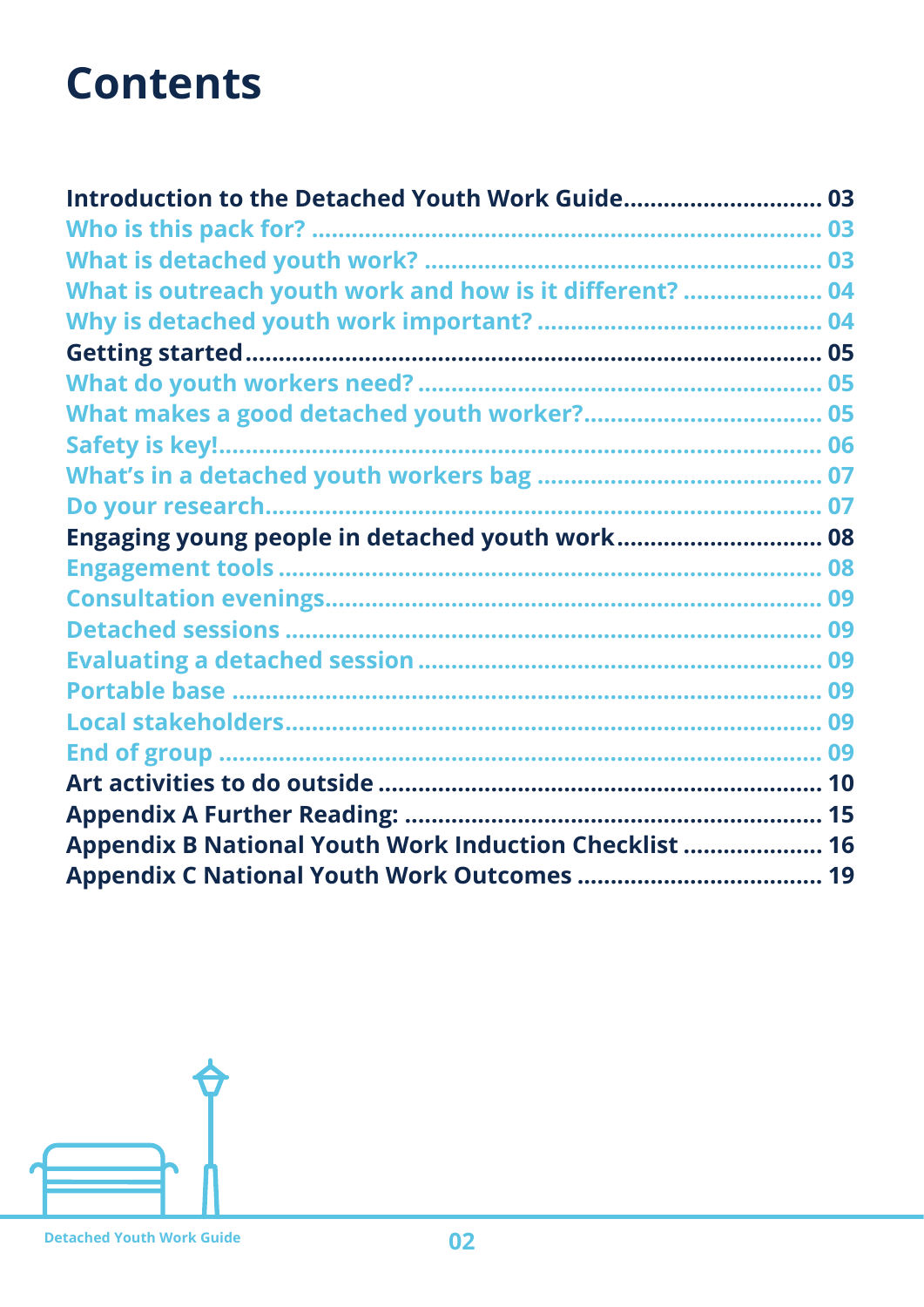### <span id="page-2-0"></span>**Introduction to the Detached Youth Work Guide**

### **Who is this pack for?**

This pack is for youth workers who are interested in detached youth work, whether they are already a detached youth worker or wanting to develop detached youth work. This pack looks at the practicalities of detached youth work and the benefits of it.

### **What is detached youth work?**

Detached youth work is youth work that takes place out on the streets, parks and other public areas in the communities where the young people are i.e. the young people's turf. Detached youth workers do not have a building that they work from. Detached youth work isn't about getting young people off the streets and signposting young people into youth clubs.

In the past detached youth work has been thought of as a way of trying to get young people to stop offending or engaging in anti-social behaviours (soft policing), but in reality, it has much more to offer young people and communities. At its core, detached youth work is just the same as any other form of youth work, the only difference is that it is done out on the streets, parks and other public spaces.

### **What is Youth Work?**

**The National Youth Work Outcomes Scotland defines youth work as an "***informal education practice that is concerned with engaging young people where they are, young people choosing to participate and young people and workers being equal partners in the learning process."*

### **Youth Work has three essential and definitive features:**

### **Young people choose to participate**

The young person takes part voluntarily. She/he chooses to be involved, not least because they want to relax, meet friends and have fun. The young person decides whether to engage or to walk away.

### **The work must build from where young people are**

Youth Work operates on young people's own personal and recreational territory—within both their geographic and interest communities. The young person's life experience is respected and forms the basis for shaping the agenda in negotiation with peers and youth workers.

### **Youth Work recognises the young person and the youth worker as partners in a learning process**

The young person is recognised as an active partner who can, and should, have opportunities and resources to shape their lives. The relationship and dialogue between the young person and youth worker is central to the learning process.

For information on outcomes please see appendix C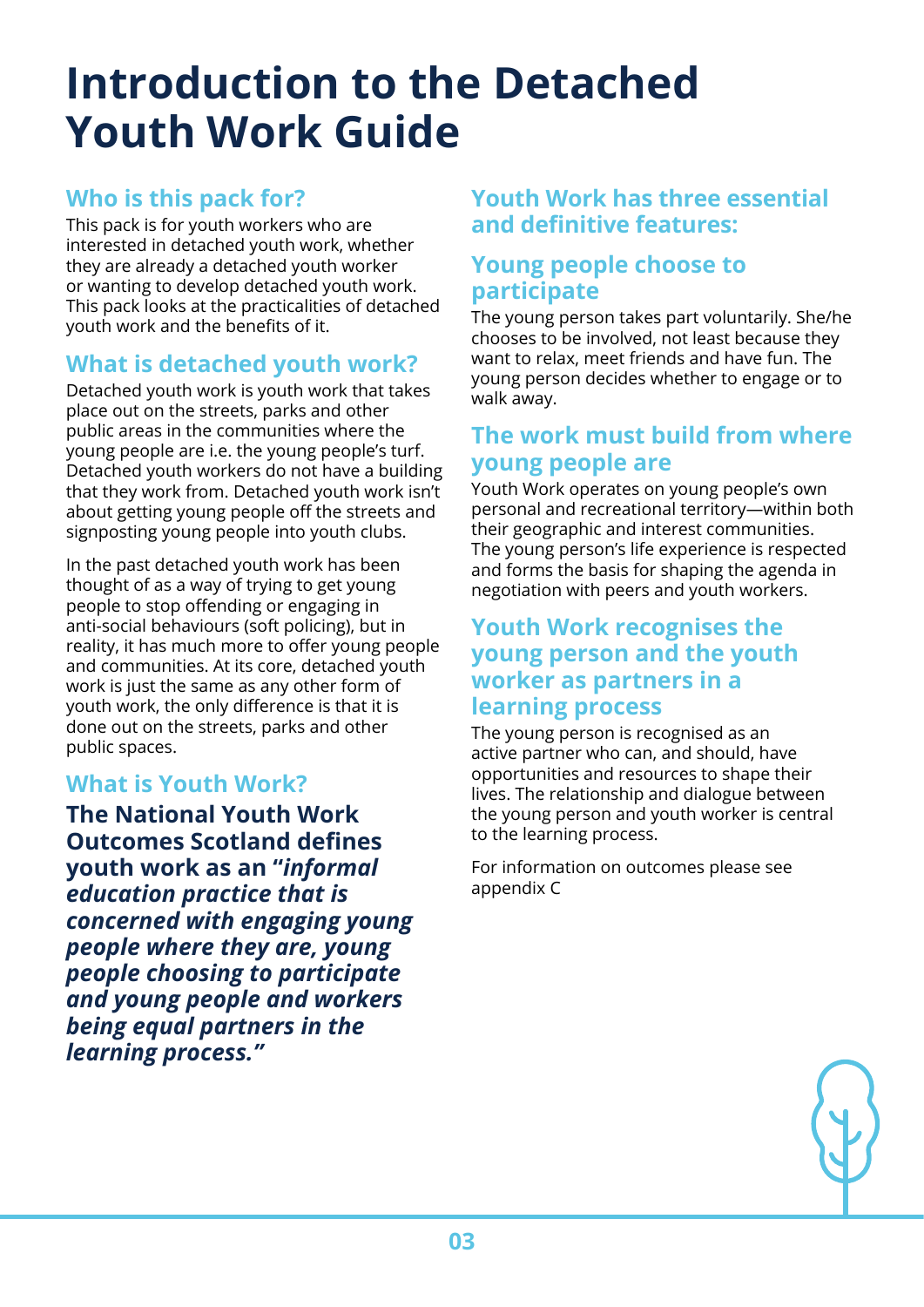<span id="page-3-0"></span>

### **What is outreach youth work and how is it different?**

Outreach youth work is similar to detached youth work as detailed above, however, in outreach youth work youth workers have a base they can direct the young people to. Some clubs might decide to do outreach youth work as a way of engaging and signposting young people to current youth provision.

### **Why is detached youth work important?**

Detached youth work is a vital service as it engages with young people who might not engage anywhere else. It truly starts from where the young people are geographically, and it is accessible to young people in the community as there is no cost involved and no issues involving traveling to a club etc. Detached youth workers are in the young people's environment and as such are more likely to observe issues or concerns in the area.

Fundamentally, detached youth work is about young people choosing to take part or they can simply walk away.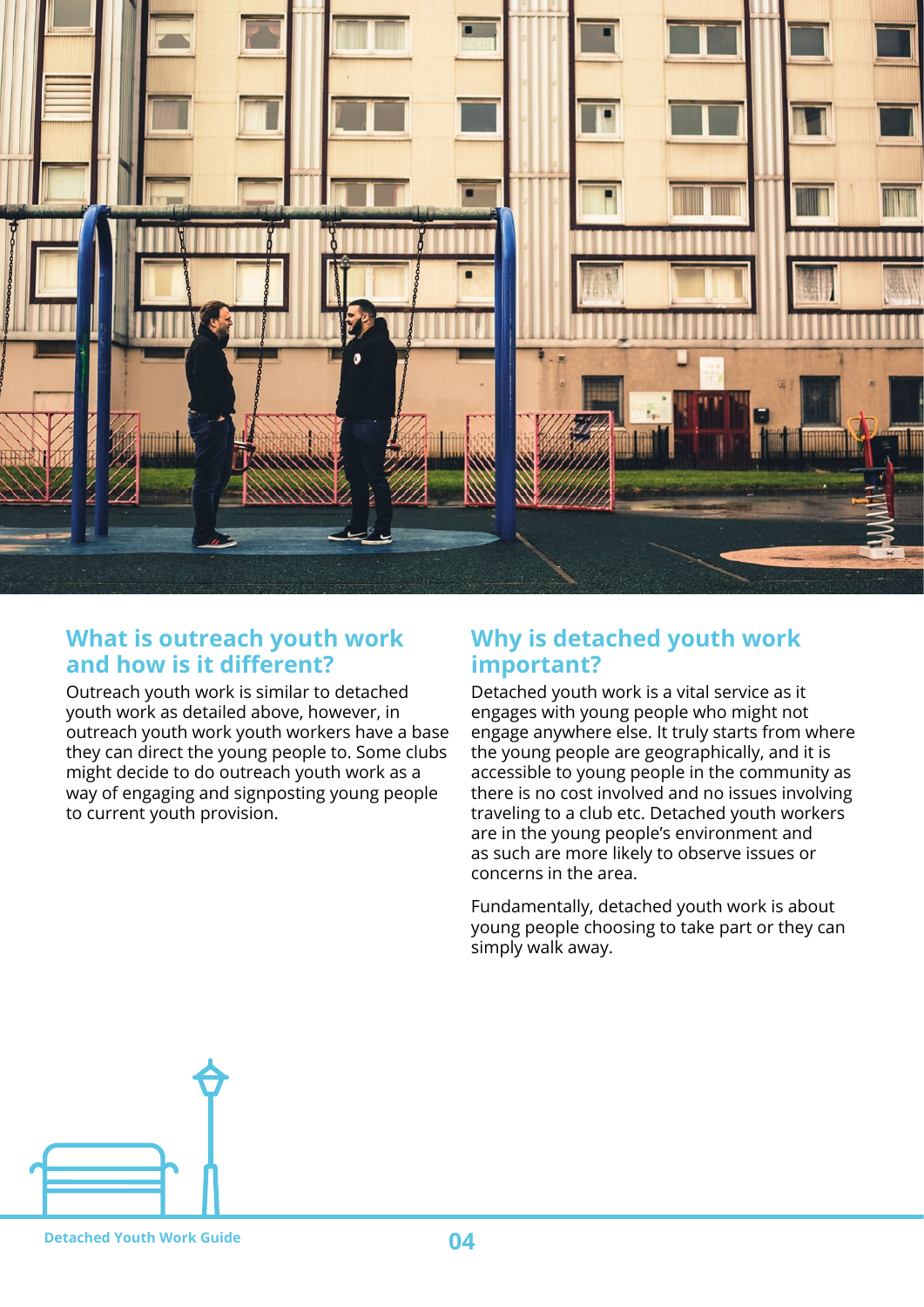### <span id="page-4-0"></span>**Getting started**

Before you and your colleagues go out to deliver detached youth work it is important that you have the following in place

- **O** Policies and procedures (Child Protection, GDPR, Health and Safety, Staff Code of Conduct—a reference of detached youth work needs to be briefly outlined within relevant policies and procedures)
- **O** Trained staff that have a PVG and have passed all reference checks and recruitment policies
- **O** Insurance
- **O** Risk assessments
- **O** Clear outcomes (see Appendix C)

### **What do youth workers need?**

See Appendix B for a copy of the National Youth Work Induction Checklist.

### **What makes a good detached youth worker?**

Some qualities that a detached youth worker can have include:

- **O** Engaged
- **O** Present/perceptive
- **O** Open; active listening
- **O** Responding to needs
- **O** Friendly body language
- **O** Meets young people where they are
- **O** Meets all criteria of the National Youth Work Induction

### **Before heading out to deliver detached youth work, youth workers should:**

- **O** Wear sensible clothing, dressing appropriately to the weather conditions. Take water with you. Sun cream in the summer, hats, gloves and scarfs in the winter.
- **O** Wear an ID badge from your organization, so young people and members of the public can see your name and where you work.
- **O** Have access to relevant emergency numbers in case of an event. For example as a sticker in the back of your ID badge and saved in your mobile phone as well.
- **O** If possible, wear your organisations branded clothing (hoodies, hats, t-shirts etc.) so that young people and passers-by can identify what organisation you work for. It's also a good idea to wear something luminous when working in dark conditions.

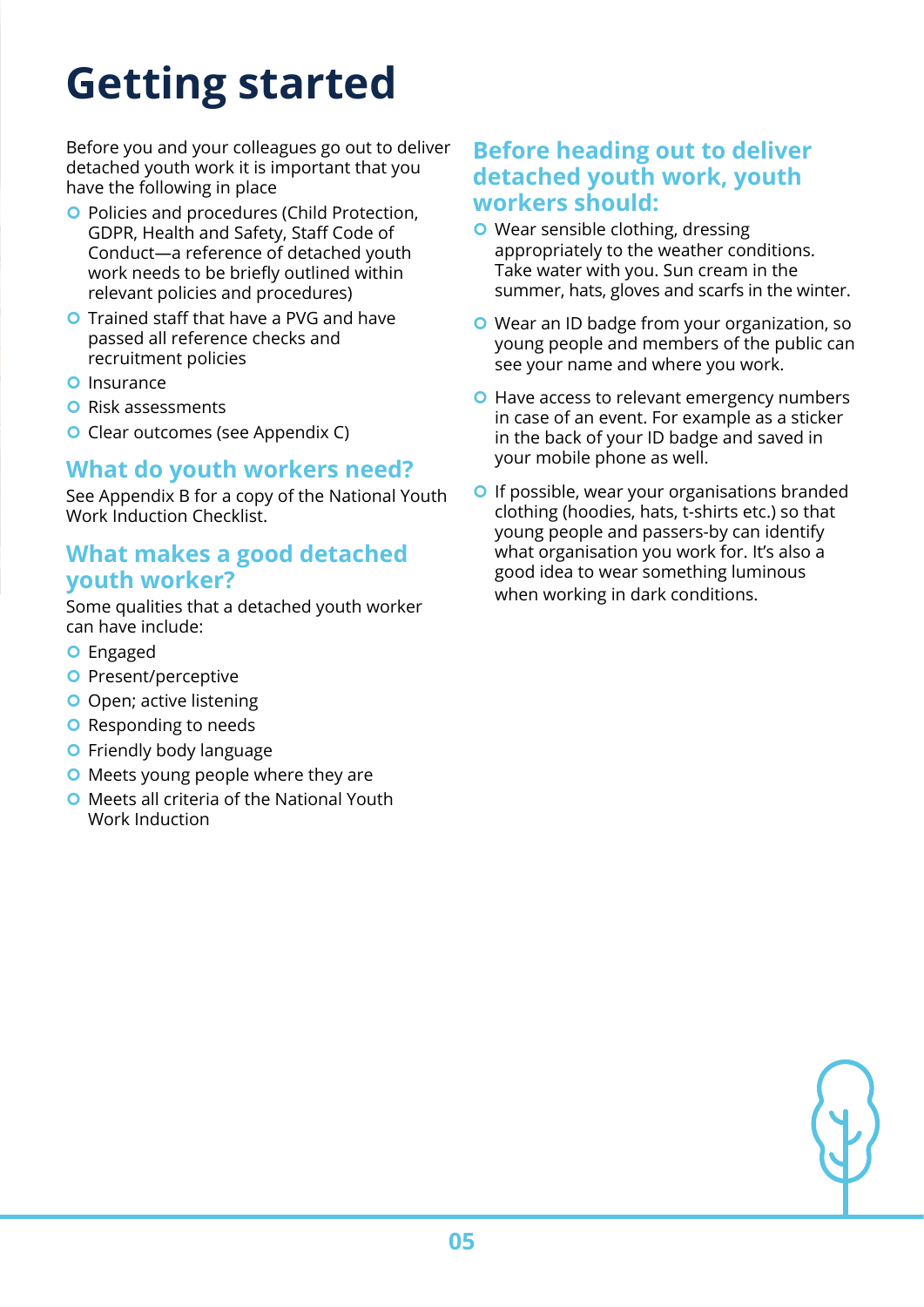### <span id="page-5-0"></span>**Safety is key!**

As detached youth work is based outside it's important to take safety measures just as you would inside a youth club to ensure young people, youth workers and the general public are safe. Here are some safety suggestions detached youth workers may want to use:

- $\bullet$  Safety in numbers—as with all youth work it is better to work in pairs and this is especially true of detached youth work, please consult your policies and procedures regarding safety ratios. We would normally recommend no more than three staff members in an area as it can feel intimidating for the young people.
- **O** Contact local police department to let them know you are doing detached youth work in the local area. This will allow the police to contact you if there is an incident in the area or if someone phones in with a concern that there are unknown adults talking to young people, police can check whether or not that was youth workers or a cause for concern. Some police stations may advise emailing in a list of locations the detached youth workers will be and some police departments may want detached workers to raise a stormcard.
- What is a stormcard? Please note, all area use stormcards for detached youth work. A stormcard lets the police know what area you are in. If a member of the public is concerned that someone has approached their child and calls the police, the police can confirm that there is detached youth workers talking to young people in that specific area. If something dangerous happens in the local area police will phone you to make sure you are notified of the incident. This is also a precaution for the detached workers as they can call in to the police if they believe either themselves or someone else is at risk of harm. You have to give the location of where you will be working to the police, if you change area you must update your stormcard and call in to cancel the stormcard at the end of a shift.
- **O** Contact your home-based contact at the start of your shift and tell them where you are going. Remember to contact your home-based contact at the end of your shift to let them know you have finished.
- **O** Self-care—If something doesn't feel right it probably isn't. Don't put yourself in harm's way. If your colleague doesn't feel safe proceeding into an environment listen to them and don't proceed on your own putting yourself and others in unnecessary danger.
- **O** Safe phrase—workers should agree on a safe phrase to say if they don't feel safe in a situation; something inconspicuous like "do you want to go for chips" or "I've left something in the car" This way the other youth worker is notified that their colleague feels unsafe and they can leave the situation without upsetting the young people.
- **O** Staff should stay together and should not wander off; you should not be out of sight of your colleagues.
- **O** Make sure you have appropriate resources with you.
- **O** Contact your home based contact if you are changing locations.

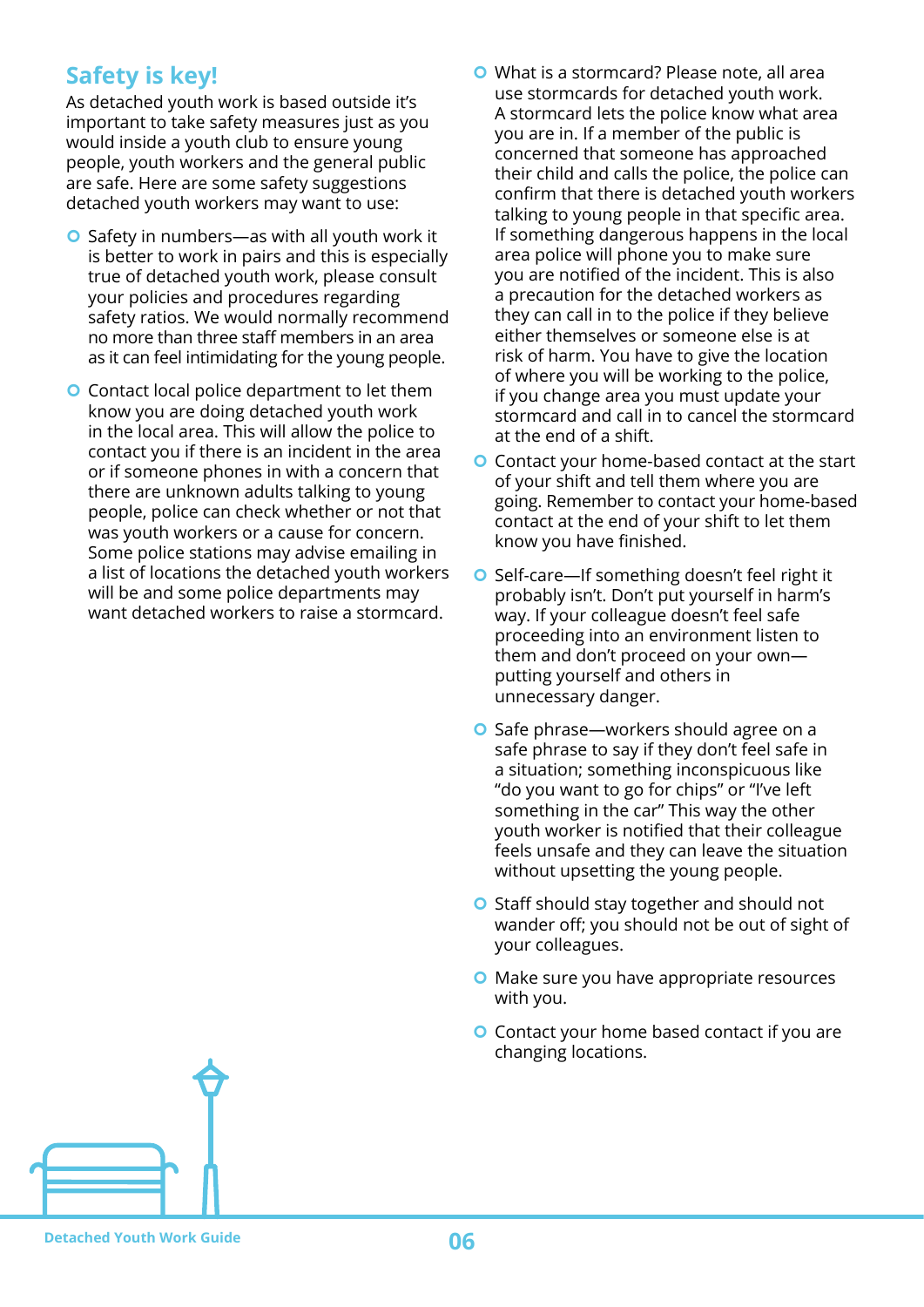<span id="page-6-0"></span>

### **What's in a detached youth workers bag**

As detached youth workers don't work from a base they have to carry their resources with them. This is a list of some of the items a detached youth worker may want to have in their bag:

- **O** Forms-consent forms/ child protection concern forms/ session recording forms
- **O** First aid kit
- **O** Torch
- **O** Mobile phone
- **O** Pen
- **O** Clipboard
- **O** Personal safety alarm
- **O** Information on local supports or small leaflets about resources in their area
- A bottle of water

### **Do your research**

Before you deliver detached youth work it's important to find out more about the area you will be working in. You may want to:

- **O** Talk to local stakeholders (e.g. Police, shop keepers, community residents)
- **O** Talk to local young people and ask them what the issues are in their area in relation to them and their peers.
- **O** Ask what local people think the issues are in their area in relation to young people.
- **O** Map the area (what are the facilities like, are there barriers to young people engaging? Are there any areas of interest, identify 'hot spots' where local young people gather, identify and note behavioural evidence e.g. graffiti, tagging, alcohol or drug usage.
- **O** Find out trends—e.g. seasonal areas, local events.
- **O** Crime stats etc.

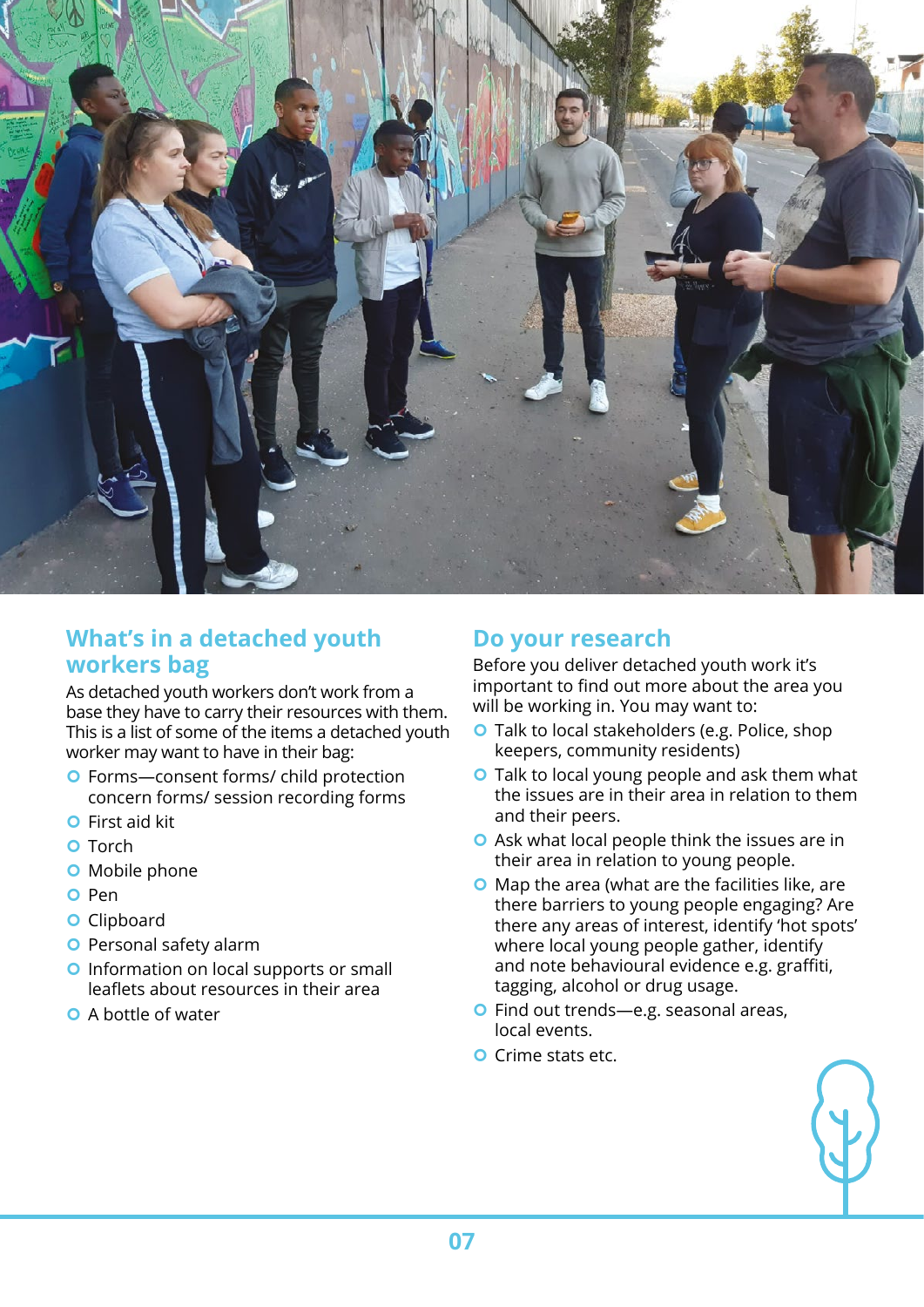### <span id="page-7-0"></span>**Engaging young people in detached youth work**

It's really important that when you make contact with young people that you introduce who you are and say what organisation you work for. Explain to the young people what detached youth work is and what opportunities you can provide for them. Check in with the young people about what they want/feel about their area.

Detached youth work geographically and developmentally starts where the young people are, so it is important to consult with the young people on what their interests are, what is available locally and are there any barriers to them participating activities.

Some young people might choose not to participate and walk away and that's absolutely fine as that is their choice.

Sometimes it takes a number of weeks for the young people to build a relationship up with youth workers. The relationship is key to engagement and participation.

As with all good youth work, it builds from where the young people are, by consulting with them and building on their interests and needs. Do not promise anything that you can't deliver!

### **Engagement tools**

Using engagement tools is a great way for young people to engage in detached youth work whether that is a cup of hot chocolate on a cold winters night or a BBQ in the summer months. Engagement tools are a great way to start a conversation and help build trusted relationships between young people and youth workers. Here is a list of engagement tools you can use:

- **O** Hot chocolate
- O BBO
- **O** Music—a portable speaker
- **O** Art-chalk
- **O** Outdoor movie night
- **O** Cooking
- **O** Issue based Workshops
- **O** Advocacy
- **O** Leaflets and brochures
- **O** Sports-street football

If for example you are thinking about BBQ or a portable speaker, get in contact with the local council to gain permission/consent if necessary or appropriate.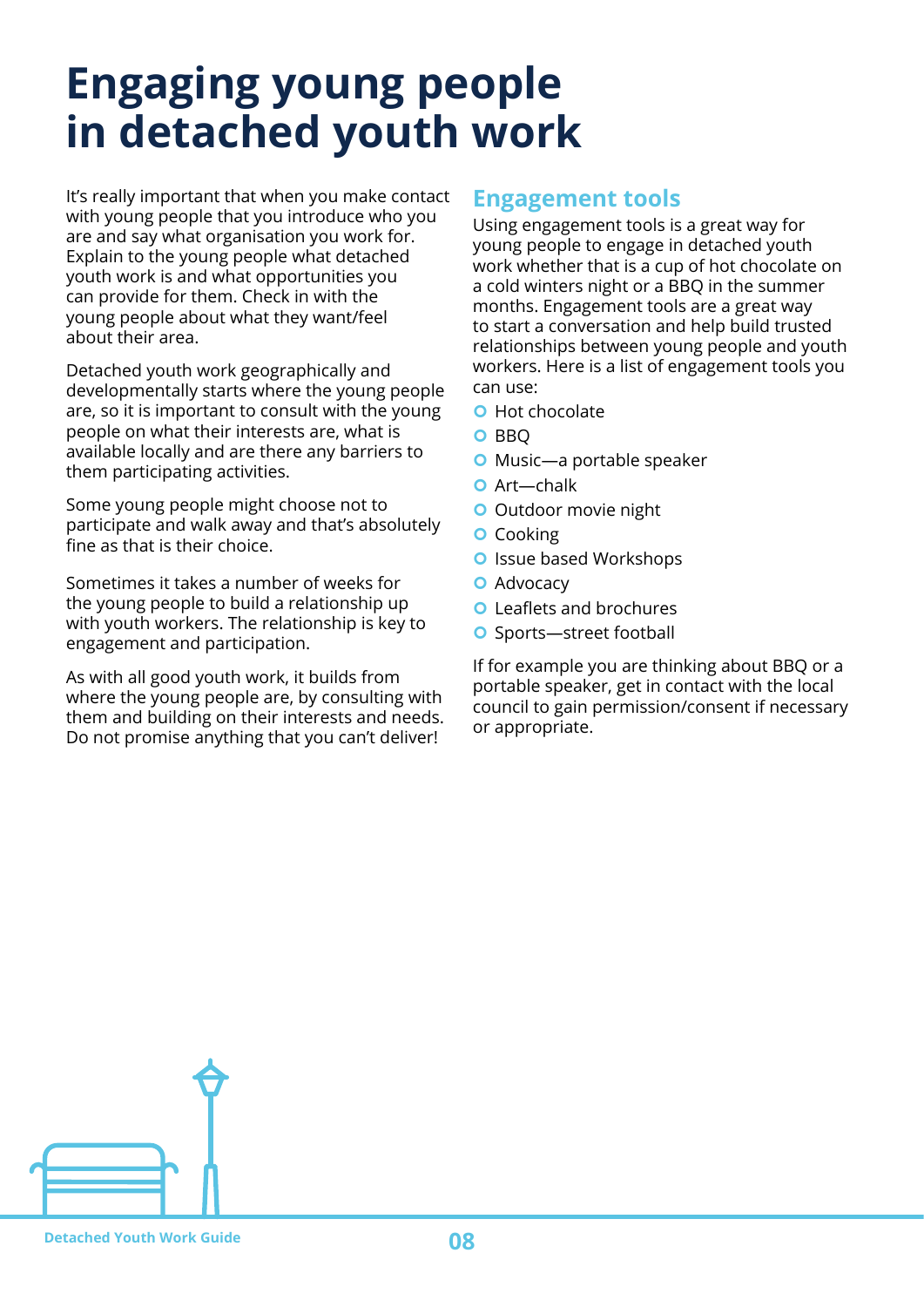### **Consultation evenings**

Once initial contact has been made and the young people have an established relationship with the youth workers, the next thing to do is to hold a consultation. A consultation is when you consult with young people about what they would like to do going forward. You may have identified perceived needs and may want to include your suggestions as well.

The key to a good consultation is for it to be as fun, as possible, by making it creative and fun young people are more likely to engage. Providing food and other incentives works well. Youth Scotland has a Creative Consultation Pack available for ideas and tips.

### **Detached sessions**

You can deliver just about every activity that you would normally do in youth clubs in detached youth work. For example, you can do outdoor cooking by using a generator and electric hobs. Be creative and ensure you have carried out a risk assessment to support your session.

The sessions should be informed by what the young people identified at the consultation and what workers perceived as a need.

### **Evaluating a detached session**

Due to the nature of detached sessions interactive and fast evaluations work best. This could be as simple as young people putting up their thumbs if they liked the session or putting down their thumbs if they didn't like the session. You can also use props such as emoji faces to show how the young people felt the session went (Youth Scotland's Creative Consultation and Evaluation Pack).

### **Portable base**

Sometimes, the weather in Scotland can be rather rainy. For times like this you may want to use a gazebo if possible. Some detached youth work organisations use portable bases like tents, buses or even shipping tankers that they kit out with games and information for the young people.

### **Local stakeholders**

Detached youth work does not exist in a silos. We recommend that you work with the community and form relationships with these organisations to develop partnership work.

### **End of group**

With reference to Bruce Tuckman's Group Theory make consideration of this when you start this project so the young people will know what to expect, clear boundaries are set from the beginning, how long this will last for and what may happen when the project ends.

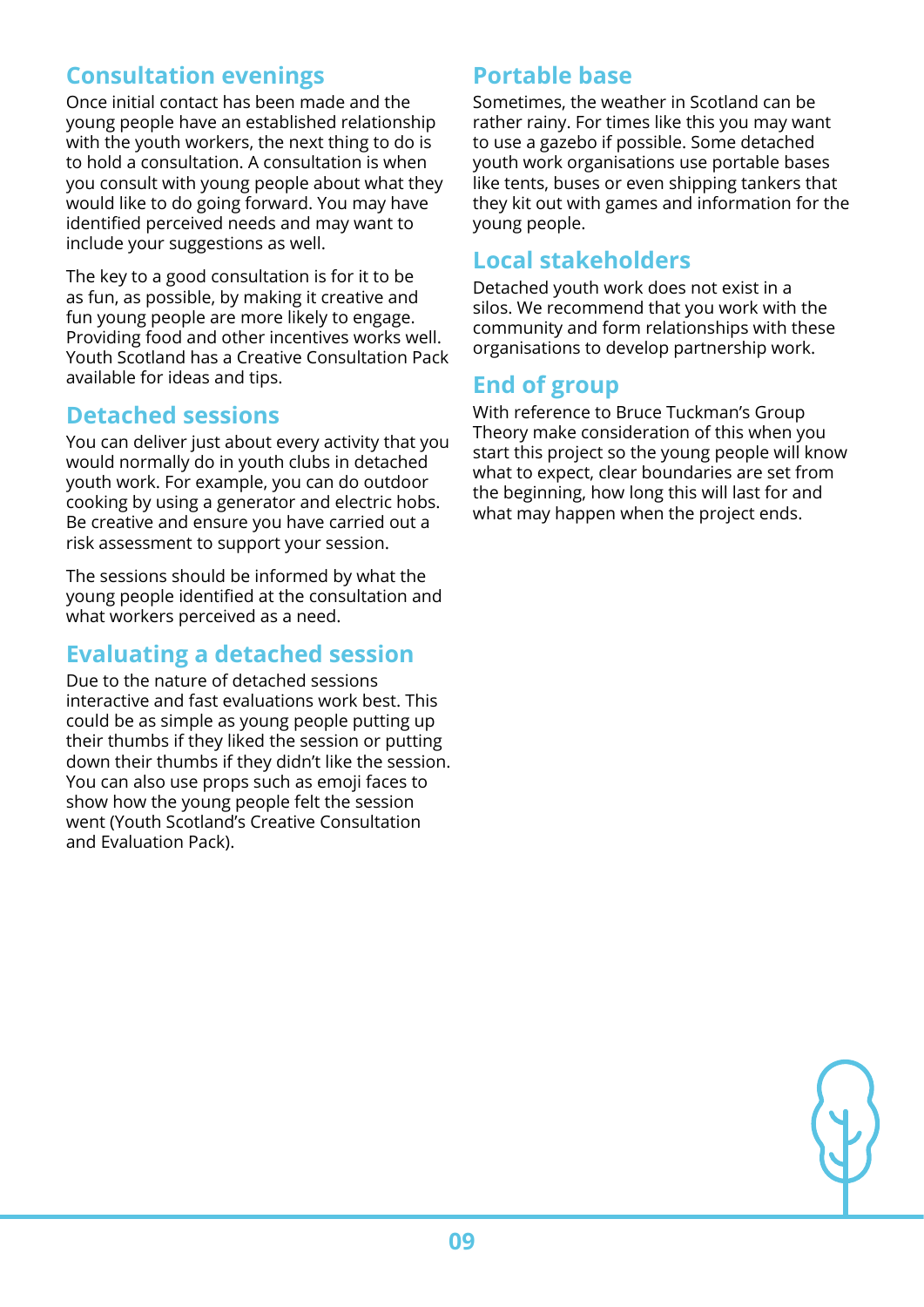<span id="page-9-0"></span>

### **Art activities to do outside**

### **Detached youth worker resource pack—creative activities and ideas for sessions**

**Note:** all of these activities are designed to take around 20/25 minutes to complete, although of course you can shorten or lengthen the activity to suit the individuals or group that you are working with. They can be used with a wide range of participants, although we would suggest that the suitable age range is probably 6 and upwards.

These activities should be introduced to the group you're working with once it is clear to you that the young people are comfortable engaging with you and happy to take part in activity—we would suggest using a suitable 'icebreaker' as a warm-up activity to build confidence, trust and engagement.

It's a good thing to try these activities out for yourself with a colleague before you take them out and use them for a session, just so that you feel familiar with them and confident in explaining them to young people.

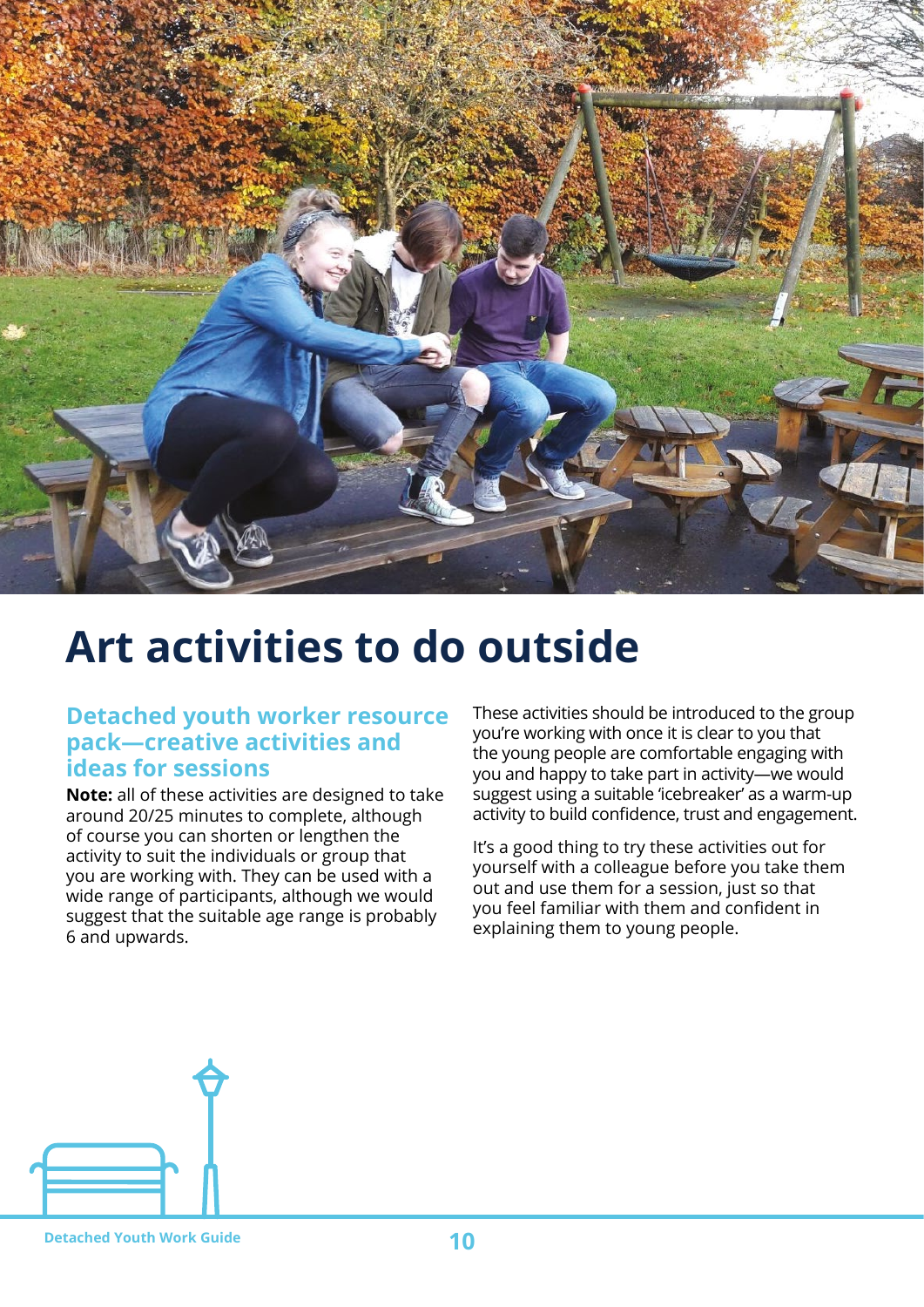### **Activity title: Our House**

### **You will need:**

Markers/Sharpies, roll of lining paper to draw on

### **Aims of the activity:**

To get young people to think creatively about what they need and want from the space they live in

To collaborate on a large-scale drawing and work as a team to share resources and space

### **Introduction:**

*"This is a drawing game, it's not like anything that you'll have done at school or college, as there's nothing to get right or wrong. What we're going to do is make a big house on this piece of paper that everyone can have a room in."*

### **Activity structure:**

Allow a couple of minutes to introduce the activity and get everyone prepared.

This session uses drawing as a means of focusing attention on the home and interior spaces (real and imagined) that participants inhabit. It aims to explore the emotional content and associations of those spaces through drawing and discussion, again with a view to helping the young people to articulate how they feel about their environment.

Taking part in the activity yourself alongside the young people is a good way to build investment in the task and break down barriers to participation. Try to do this while still moving discussion around the members of the group and prompting them where needed ("What else can could you put in your room?" is a good one).

No artistic skill is required—the respondents can fill the garden with words which describe it if they feel uncomfortable with drawing. This will happen on a large roll of paper. Participants might also imagine or contribute to shared spaces and facilities or imagine ways to connect to different parts of the house. The idea is to let the different areas connect to one another to form 'Our House'.

You can also move this activity from site to site, allowing it to build up over time with everyone contributing their own room.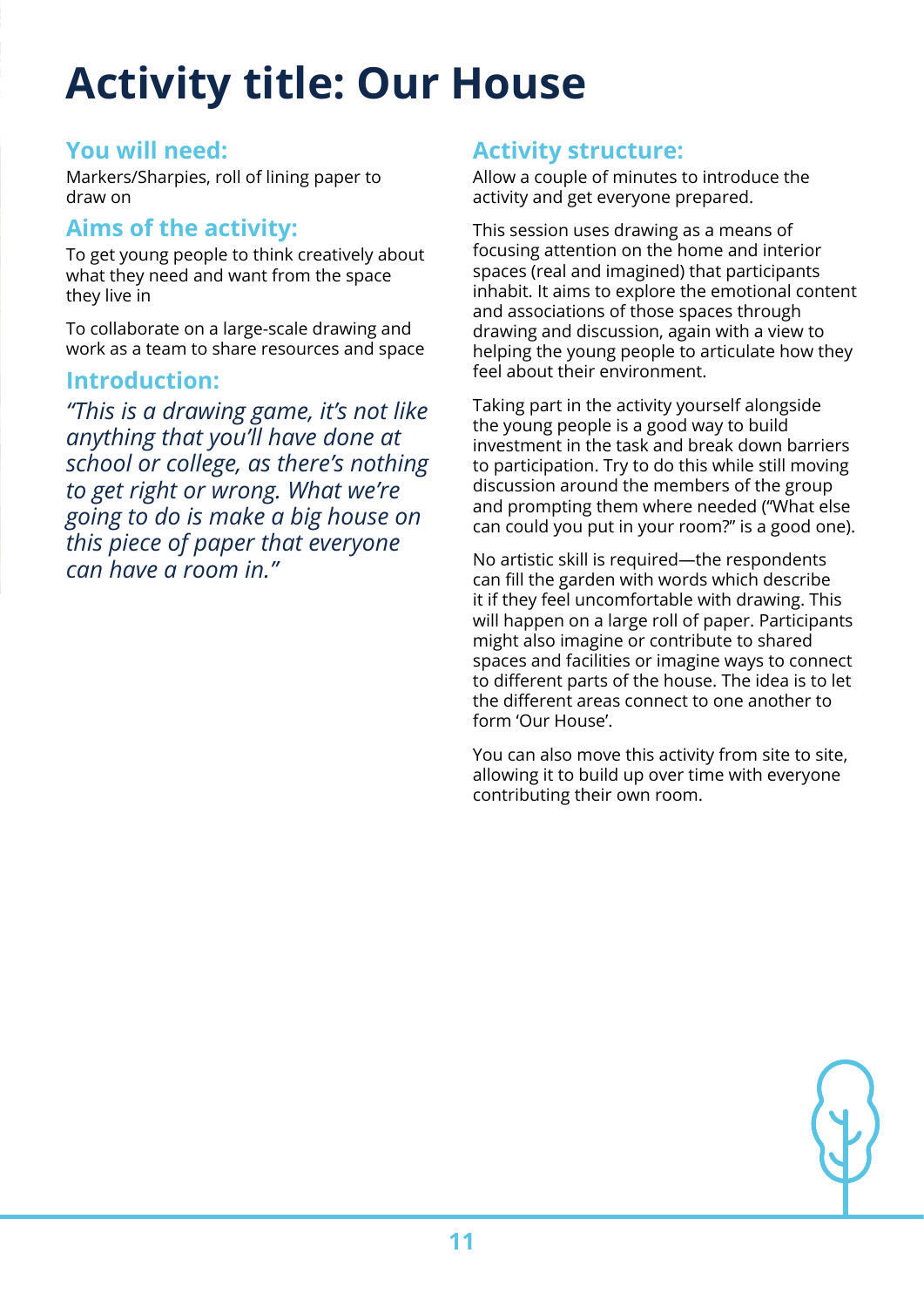### **Activity title: Doodles**

### **You will need:**

Pens/pencils, A4 paper to write on, clipboards to lean on

### **Aims of the activity:**

To build confidence and explore collaborative drawing in a fun and accessible way

### **Introduction:**

*"This is a drawing game, but it doesn't really matter whether you think you can draw or not, as it's not about how good the drawings are, but just about having fun with it."*

### **Activity structure:**

Allow a couple of minutes to introduce the activity and get everyone prepared.

Everyone takes a piece of paper and folds it in half and then folds it in half again. Then unfolds it and put it on their clipboard.

Now without letting anyone else see, every participant should draw a silly or funny head of any kind in the top quarter of the paper, letting just a little bit of it go over the crease into the second section of the paper. When that's done, they unclip the paper and fold the section with the head that they've drawn on back so that it can't be seen and only the 'neck' shows, then they pass it onto the next person.

The process then repeats— the next person draws a body and arms, leaving a bit of waist showing under the fold, then folds the body section back and passes it to the next person, who follows the same process but draws legs, and then it repeats for a final time with the fourth person, who draws a pair of feet that connect to the legs. By now all that can be seen should be the feet.

Gather everyone together and unfold the drawings one at a time, leaving space for everyone to share or comment on what has been made.

The activity can be repeated as required to suit the time available.

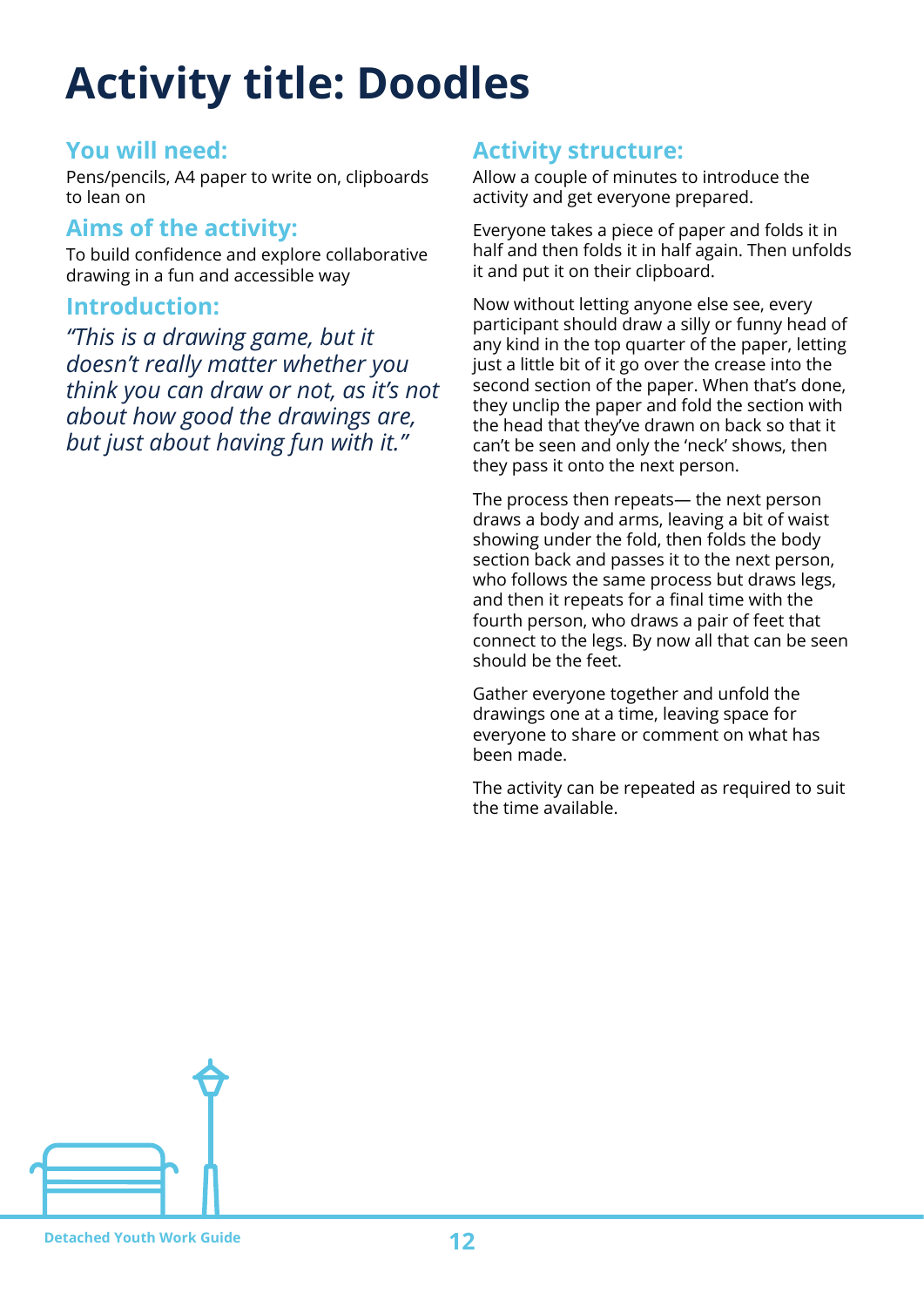### **Activity title: Taking a Line for a Walk**

### **You will need:**

Box of large coloured chalks

### **Aims of the activity:**

To build confidence and explore collaborative environmental drawing in a fun and accessible way

#### **Introduction:**

*"This is a drawing game, but it doesn't really matter whether you think you can draw or not, as it's not about how good the drawings are, but just about having fun with it. Today we're going to take a line for a walk and see where we end up."*

**Note:** do make a point of making sure that you are doing this in a safe environment, i.e. that there's no broken glass or moving vehicles.

### **Activity structure:**

Allow a couple of minutes to introduce the activity and get everyone prepared.

Everyone takes a piece of chalk and then bends down to begin making a mark on the floor, the idea is not to lift the chalk up, but to keep it pressed to the floor, and also to decide where you are going collectively, rather than setting off in individual directions (although that can work as well). You can also experiment with several people holding the chalk at once and seeing what happens then. Try to keep going until the chalk is too small to draw with.

Repeat with variations as discussed above as required.

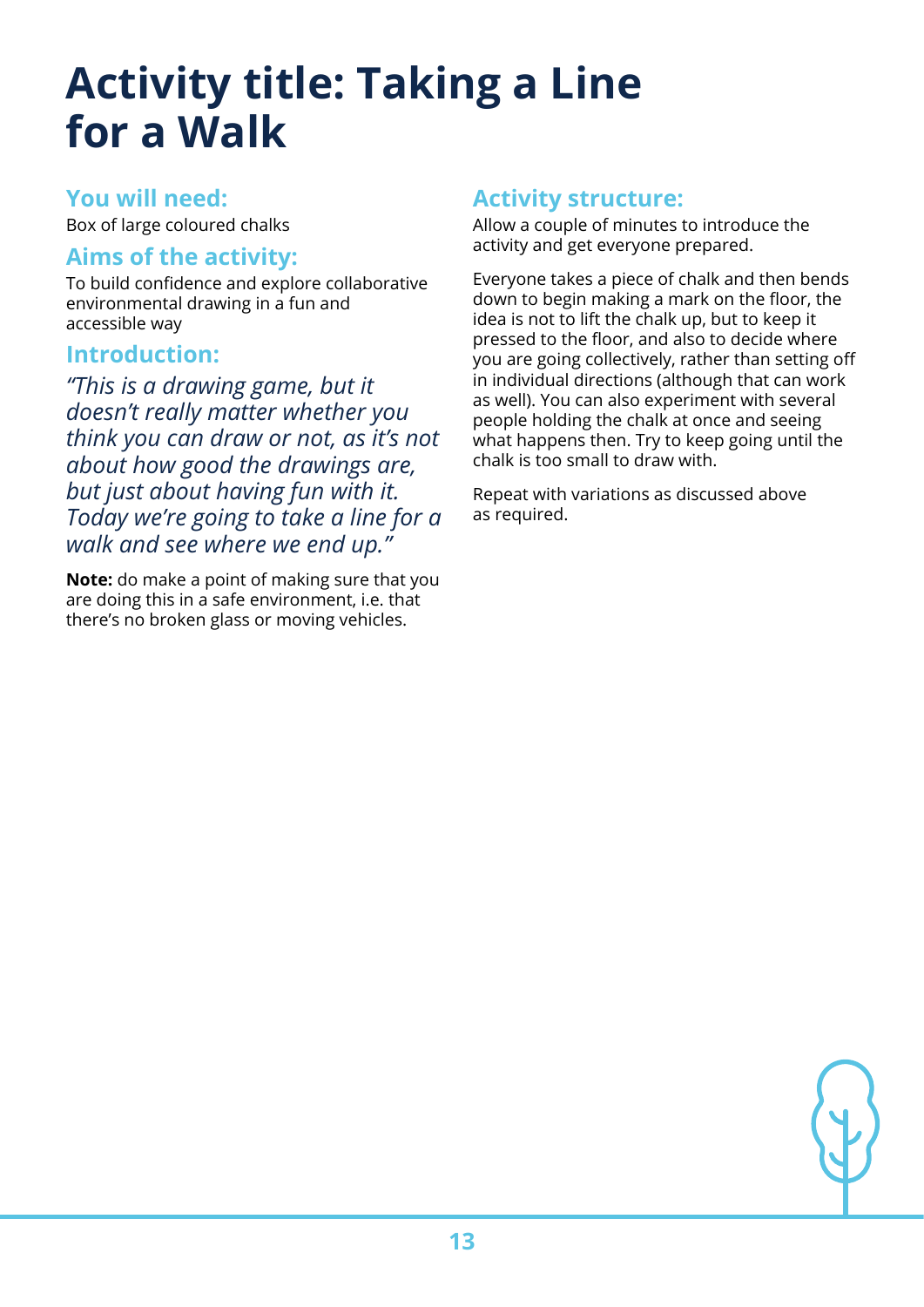### **Activity title: Space String Drawings**

### **You will need:**

Balls of string or wool, bright colours work best for this. Scissors for removing string afterwards if necessary

### **Aims of the activity:**

To build confidence and explore collaborative environmental making in a fun and accessible way

To develop soft skills in relation to turn based activity and watching/learning

#### **Introduction:**

*"This is an art game, but it doesn't really matter whether you think you are good at art or not, as it's not about making anything that looks like anything, but just about having fun with it. Today we're going to do some drawings in space with."*

### **Activity structure:**

Allow a couple of minutes to introduce the activity and get everyone prepared.

Take a ball of string, tie one end to a lamp post, street sign or a fence and then stretch it to another point, wrap it round and pass it to the next person in the group, who then takes the string to the next point and wraps it round, then passes it to the next person. The game is finished when there is no more string.

Encourage participants to take photos of what they have made together before you remove it. Try to re-use the string if you can but cut it away with the scissors if necessary.

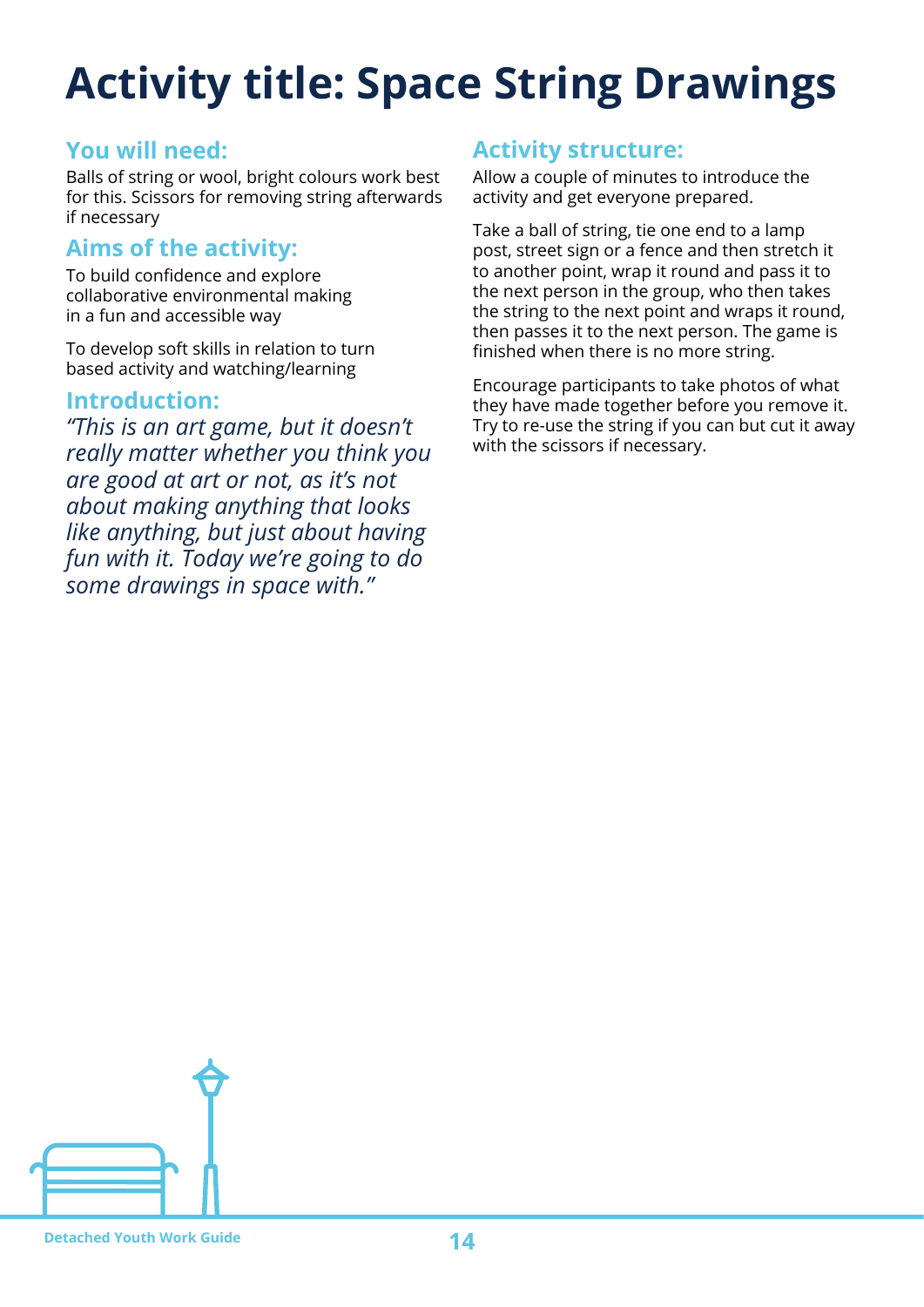## <span id="page-14-0"></span>**Appendix A—further reading:**

**infed.org –** Detached, street-based and project work with young people: **http://infed.org/mobi/detached-street-based-and-project-work-with-young-people/**

**youthassociaiton.org –** Detached Youth Work Policy: **http://www.youth-association.org/downloads/TheYouthAssociation-DetachedYouthWorkPolicy.pdf**

**CWVYS (the Council for Wales of Voluntary Youth Services) –**

Detached and Outreach Youth Work Method and Resource Handbook: **http://www.cwvys.org.uk/wp-content/uploads/2014/06/HB-Detached-and-Outreach-Youth-Work.pdf**

**YouthLink Scotland Padlet** resource for detached youth work:

**https://padlet.com/ahunter36/d03oqu1mw8oz0jp2** 

**Dynamo International –** Street Work, An international handbook **http://docs.wixstatic.com/ugd/988023\_15f2f6b05aa245ebad0c5c85e22bba91.pdf**

**Training guide. Social street work and communication towards the media: http://docs.wixstatic.com/ugd/988023\_400544bc8be54c4bababa9320b72b10d.pdf**

**National Youth Association (England) –** Introduction to Detached Youth Work **https://youthworksupport.co.uk/detached-youth-work-course/story\_html5.html** 

**Youth Scotland training for youth workers:**

**https://youthscotland.org.uk/training-events/training-for-workers/**

**Suggested books:**

- **101 things to do on the street by Vanessa Rogers**
- **Don't Shoot!: I'm a Detached Youth Worker by Mike Burgess**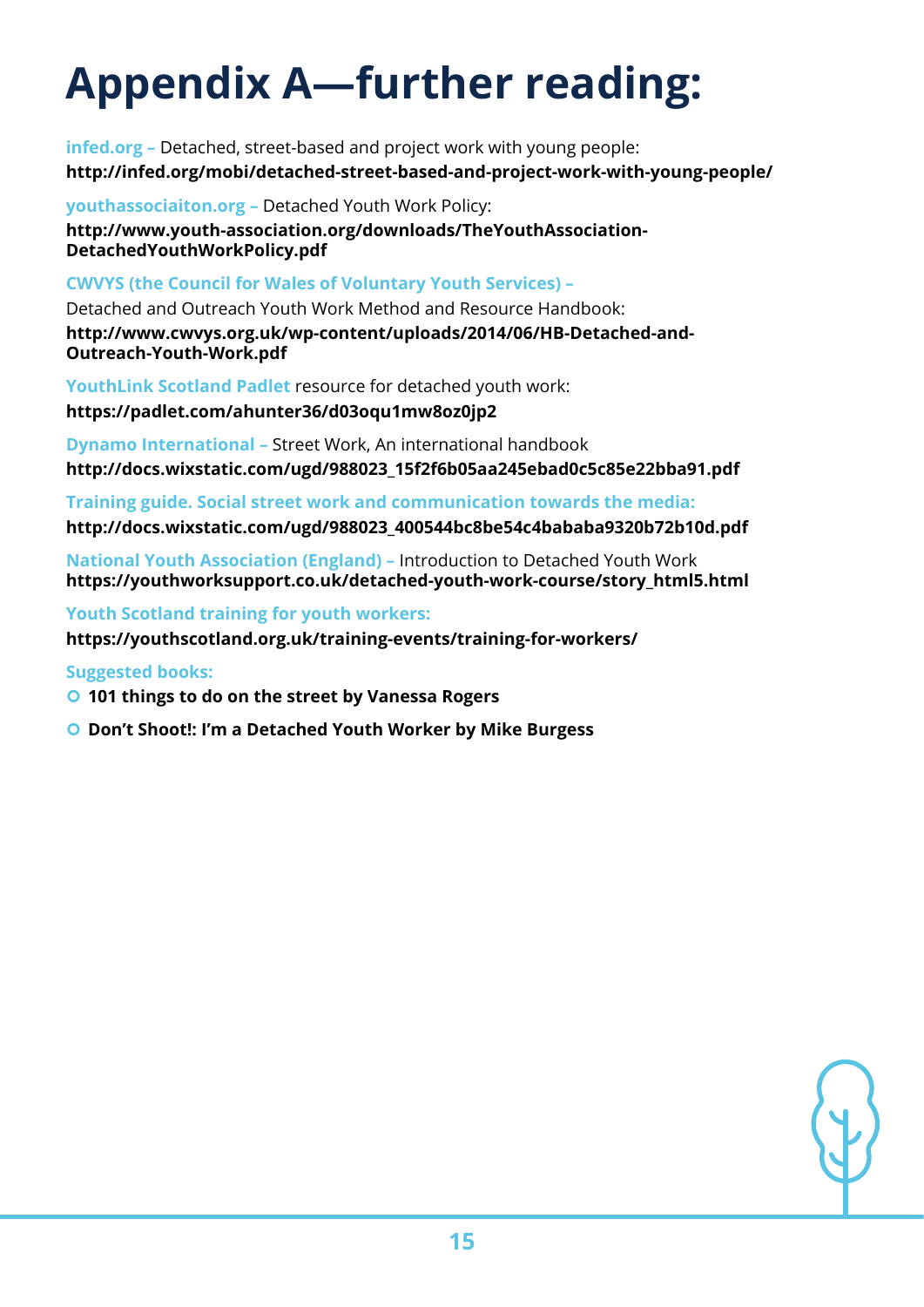<span id="page-15-0"></span>

The Youth Work sector has developed this checklist of topics that should be covered during induction training for youth workers. Facilitated by YouthLink Scotland's Youth Work Training Forum, this checklist should ensure inductions give a good sense of the values, principles, approaches and skills needed to deliver youth work as well as key practical considerations. These topics help practitioners to meet the National Occupational Standards for Youth Work and the competences for Community Learning and Development (CLD).

The purpose is to have a minimum induction standard across Scotland so that staff and volunteers can expect the same level of induction training wherever they practice and so that induction is transferable across organisations and locations. This recognises training that practitioners have already participated in, the time commitment they have given and the quality of induction provision across the youth work sector.

The principles of this checklist are:

- The pitch and level expected is one of awareness raising. There is an expectation that practitioners will do further training in these areas.
- The content should be adapted to your organisation and the nature of the young people you work with, making use of existing resources and learning opportunities.
- We have agreed a notional minimum learning time of two hours per section throughout the checklist.
- We would recommend that practitioners complete this induction within 12 months of starting youth work practice.



- What is it like to be a young person?
- Young People's development:
	- Social
	- Physical
	- Emotional

#### **Youth Work Skills**

- Role of the Youth Worker
- Communicating with young people
- **Group work**
- Youth participation
- Digital youth work
- Practical Resources (ice breakers, team building)
- Dealing with and understanding challenging behaviour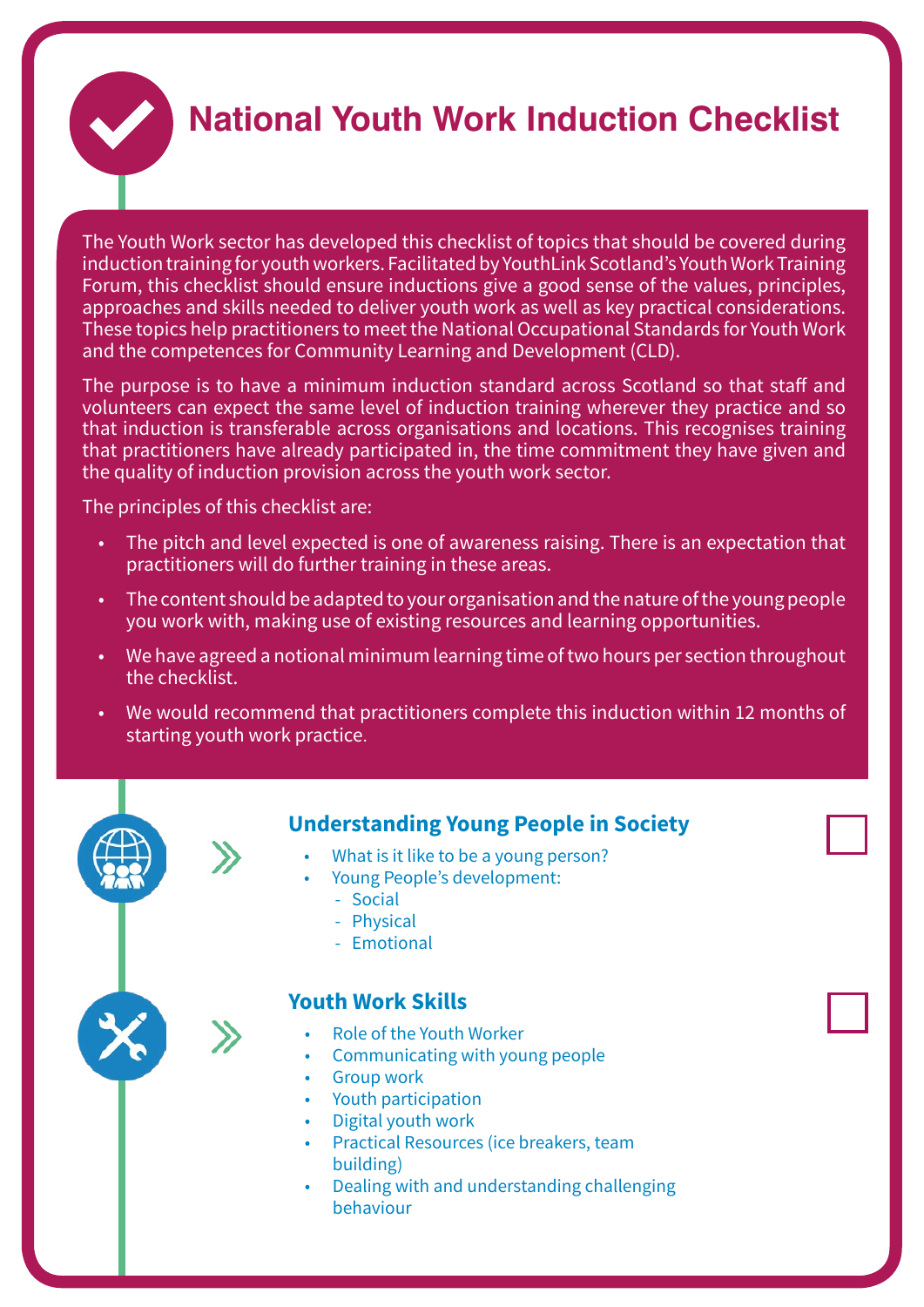### **Values and principles of youth work**

- Nature and Purpose of Youth Work
- Values and principles
- Children's Human Rights
- CLD code of ethics
- Professional boundaries
- Handling difficult situations

#### **Safeguarding and Child Protection**

- Why PVG?
- Child protection and safe guarding procedures in your organisation
- Creating a safe youth work environment
- **First Aid procedures**
- Data protection

#### **Equality and diversity**

- Understanding young people's barriers to participation
- Inclusive youth work practice

#### **Planning cycle in youth work**

- National Youth Work Outcomes and Indicators (impact of youth work)
- Involving young people in planning
- Recording sessions
- Evaluation and reviewing
- Celebrating young people's achievements

#### **Understanding your community**

- What does youth work look like in your community?
- Partners and stakeholders
- Awareness of policy context of youth work e.g. National Youth Work Strategy

#### **Working with your team**

- Skills audit: what are you bringing to the team?
- Roles and responsibilities
- **Teamwork**
- **Leadership**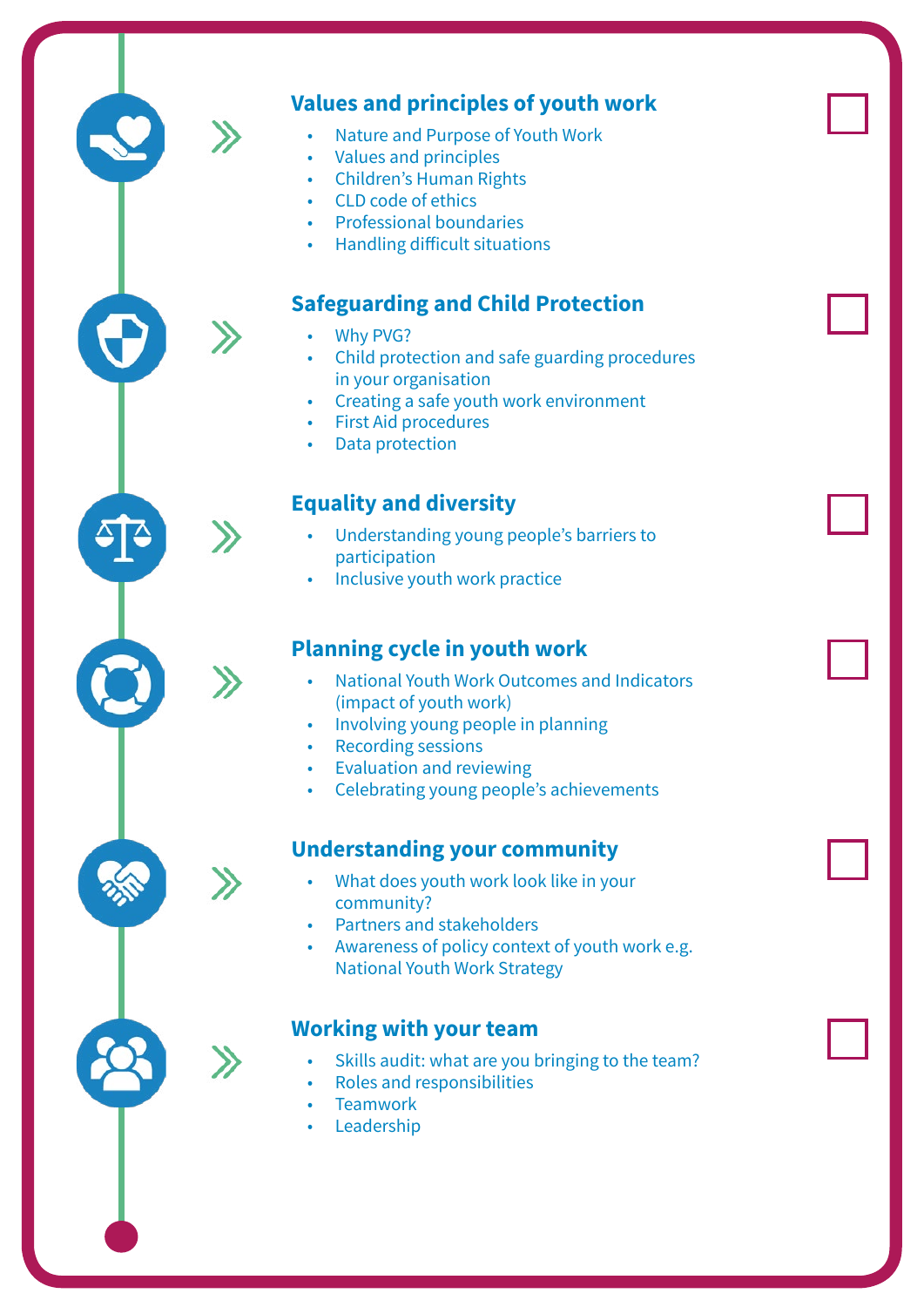### **Post Induction Options**

- Mental health and wellbeing
- Building resilience
- Young carers
- Supporting care experienced young people
- First aid
- Food & hygiene
- **Excursion guidelines**
- **Residentials**
- Peer education
- Youth Awards (Awards Network)
- Detached youth work / street work
- Outdoor education
- Arts & culture
- Literacy & numeracy
- International youth work
- Funding and fundraising

#### **Progression routes**

As well as further training offered informally, youth workers can progress on to further qualifications including:

- Certificate in Youth Work Practice
- Professional Development Award in Youth Work
- Scottish Vocational Qualifications in Youth Work

### **Support for training for your organisation**

This is what we recommend you provide for individuals getting involved in your youth work provision as staff or volunteers. Some organisations will already have a lot of resources, training plans and support for youth workers on these topics.

If you need any help with delivering training or finding resources on these themes please contact YouthLink Scotland or Youth Scotland for support and signposting to existing resources.

If you don't have some of the organisational policies e.g. child protection in your own organisation we recommend you contact a national organisation e.g. Youth Scotland.



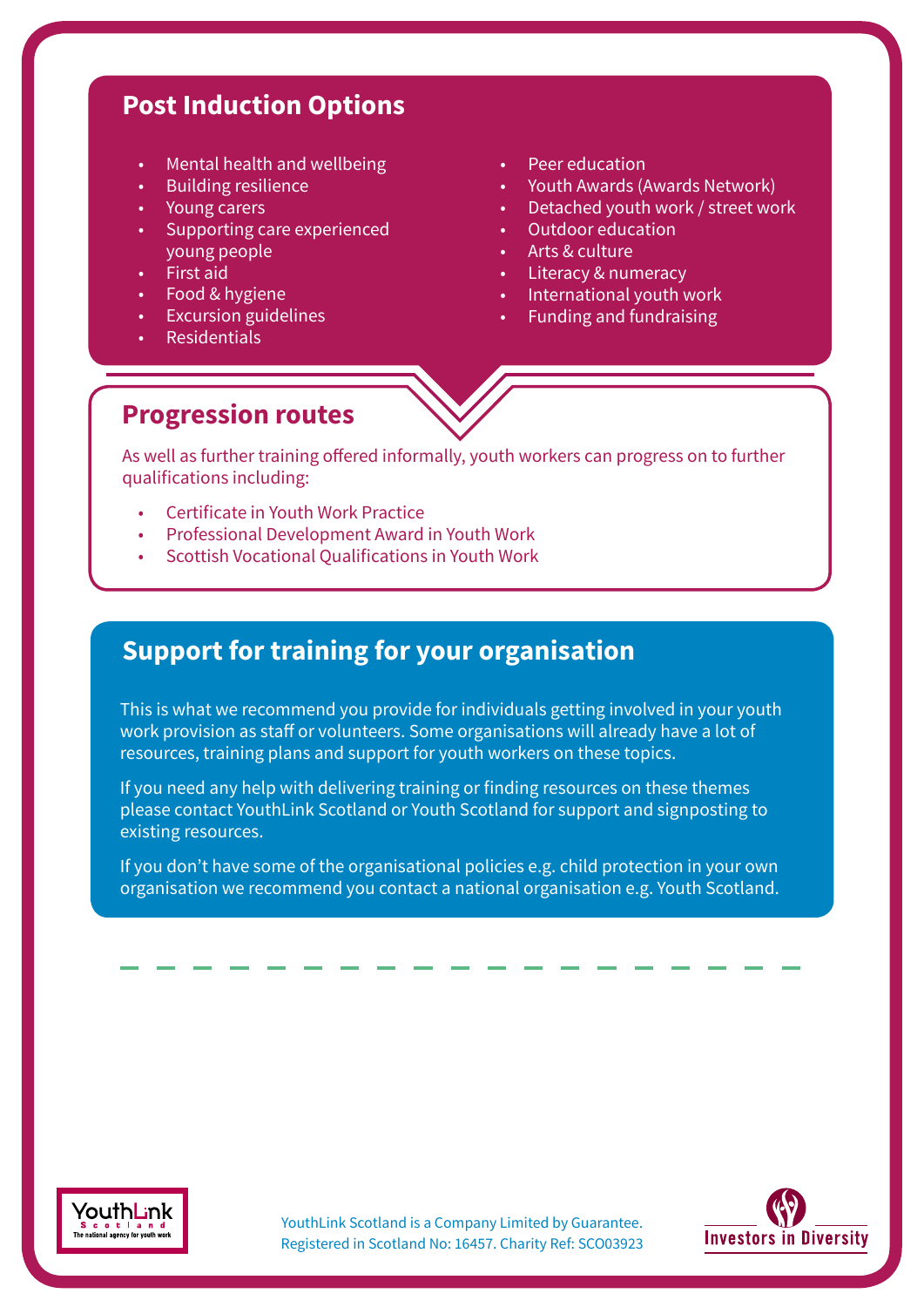

United Nations Convention on the Rights of the Child (UNCRC) **United Nations Convention on the Rights of the Child (UNCRC)**

**United Nations Convention on the Rights of the Child (UNCRC)**